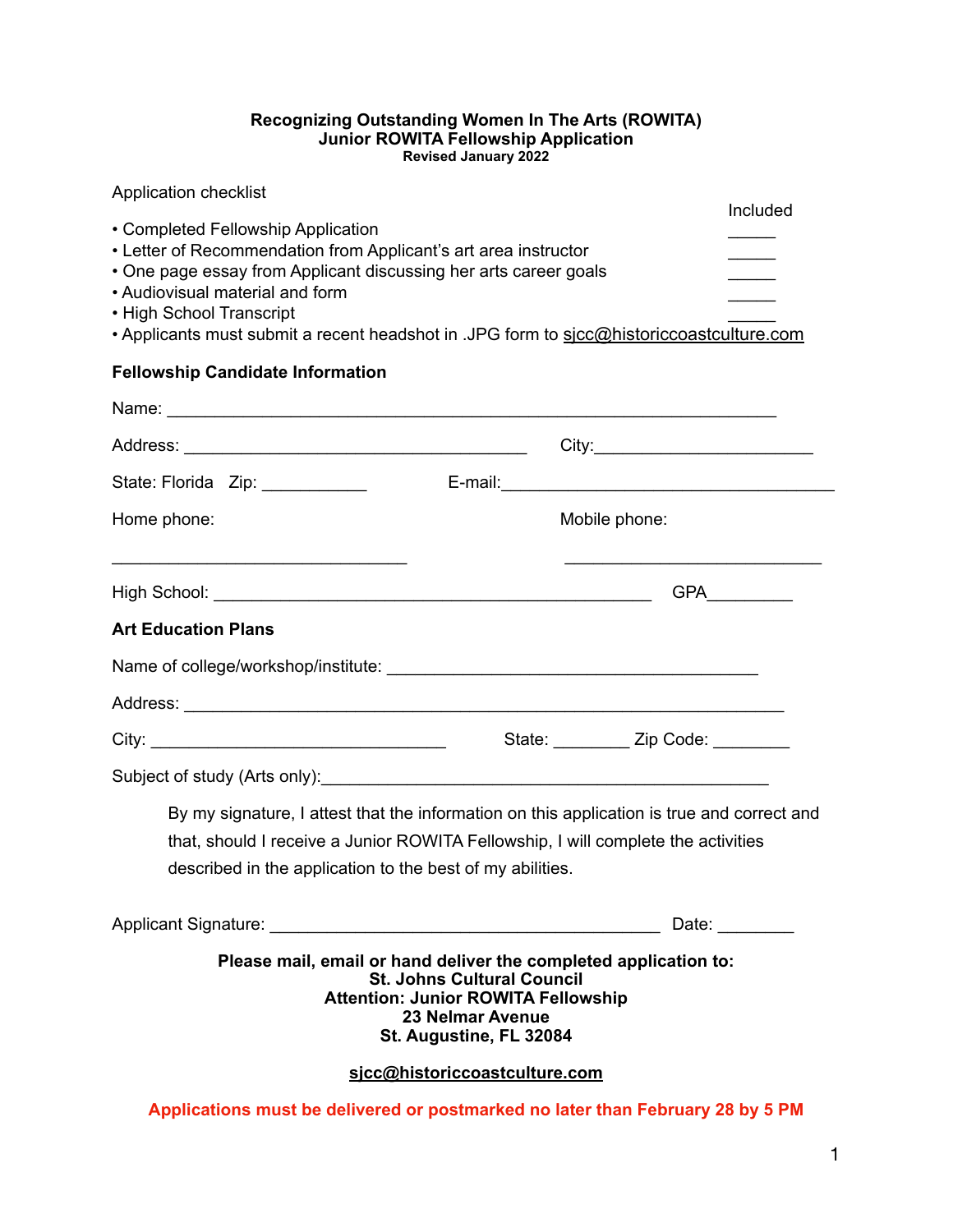## **Junior ROWITA Fellowship Guidelines**

#### **Eligibility:**

Graduating 12th grade women students (public, private or homeschooled) who are United States citizens and St. Johns County residents who have been accepted into an arts-based program of higher education.

#### **Intent of Fellowships:**

To advance the creative endeavors of the Applicant. The fellowships are awarded to talented young women artists to further study in their chosen field. Student must have a 3.0 grade point average.

#### **Fellowship Amount:**

\$500 Award. One each for Performance, Literary, and Visual Arts

#### **Applications must include:**

- Letter of Recommendation from the Applicant's primary arts area instructor.
	- Letter should include a short history of their experience with the Applicant.
- Name and address of institution/college/workshop facility that the Applicant will attend.
- One page essay from the Applicant discussing her arts career goals.
- Audiovisual material and description form for **one** of the three disciplines:
	- Literary, Performance, or Visual Arts. Applicant may apply in only one discipline.

#### **Applications will be scored and rated in the following categories:**

- 50 points: Artistic Quality: Does the Applicant evidence a high level of aptitude and skill in their chosen field for her current age?
- 25 points: Capability: Will support for the Applicant provide an opportunity for her to continue training in her chosen field? Has the Applicant fulfilled all the stated requirements of the Fellowship?
- 25 points: Impact: Is the proposed course of study likely to achieve the Applicant's stated goal(s)?

#### **Please mail, email, or hand deliver the completed application to: St. Johns Cultural Council Attention: Junior ROWITA Fellowship 23 Nelmar Avenue St. Augustine, FL 32084**

#### **[sjcc@historiccoastculture.com](mailto:sjcc@historiccoastculture.com)**

**Applications must be delivered or postmarked no later than February 28 by 5 PM.**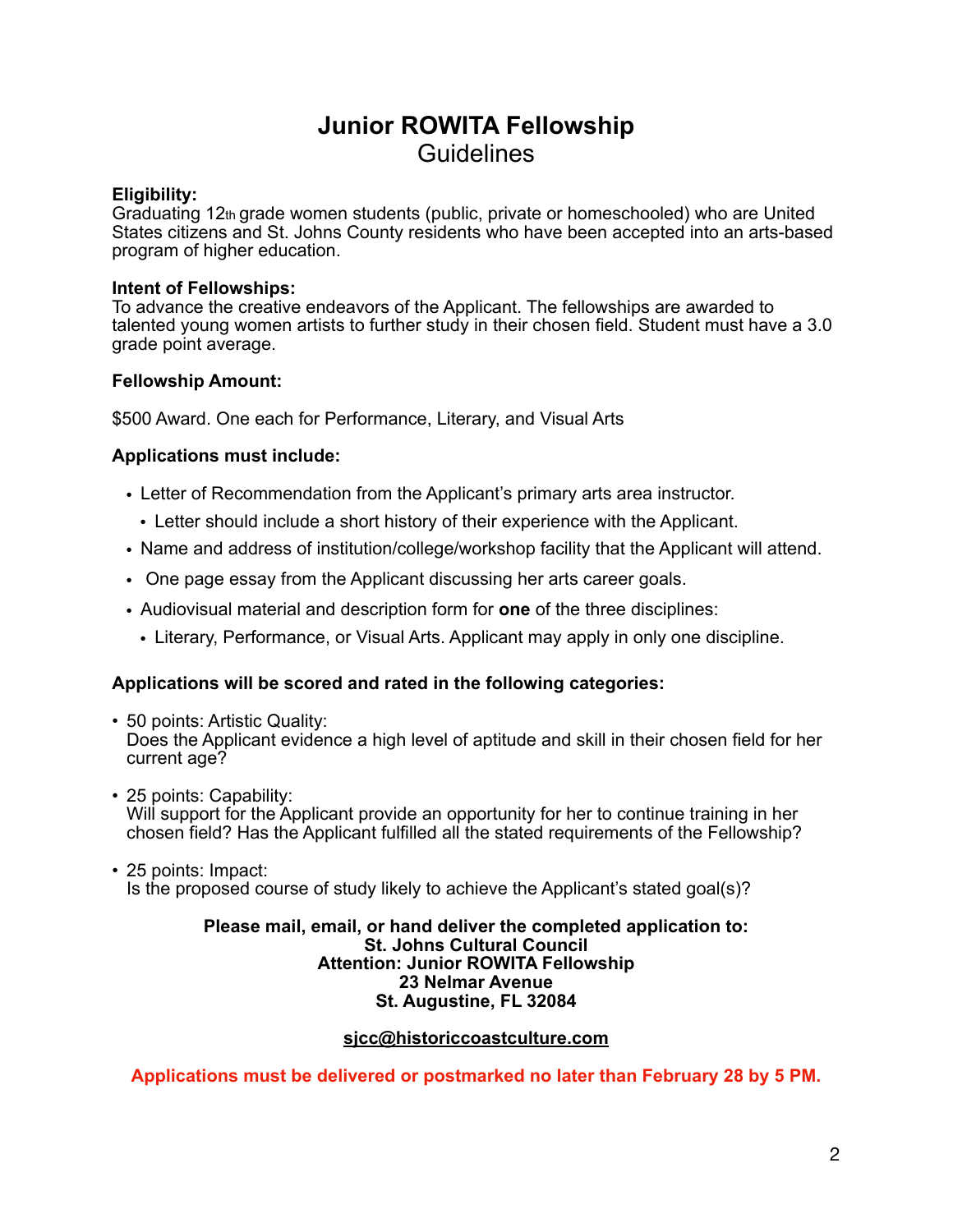# **Junior ROWITA Fellowship Visual Arts Guidelines and Application**

Visual Arts can include architecture, ceramics, drawing, graphic design, painting, printmaking, sculpture, photography, or mixed media.

Visual Arts Applicants should submit a total of 10 images in a digital format.

## **Visual arts support materials must contain:**

• Images representing the Applicant's work and artistic strengths, demonstrating the

artistic range and capabilities of the Applicant.

• Works of art completed within the last two years.

## **Tips:**

- Digital images should be saved in .JPG format and oriented correctly for viewing.
- Each image should be saved under a file name in the following format, with the number corresponding to the Image Log: Applicant Last Name\_Title.jpg
- Images should be a maximum of 1024 x 768 pixels. File size should be no more than 1MB.
- Image quality is important: each image should be in focus and well lit.

## **Eligibility:**

- **Do not** submit hard copy photographs: all submissions must be **digital images** only.
- **Do not** submit the original artwork.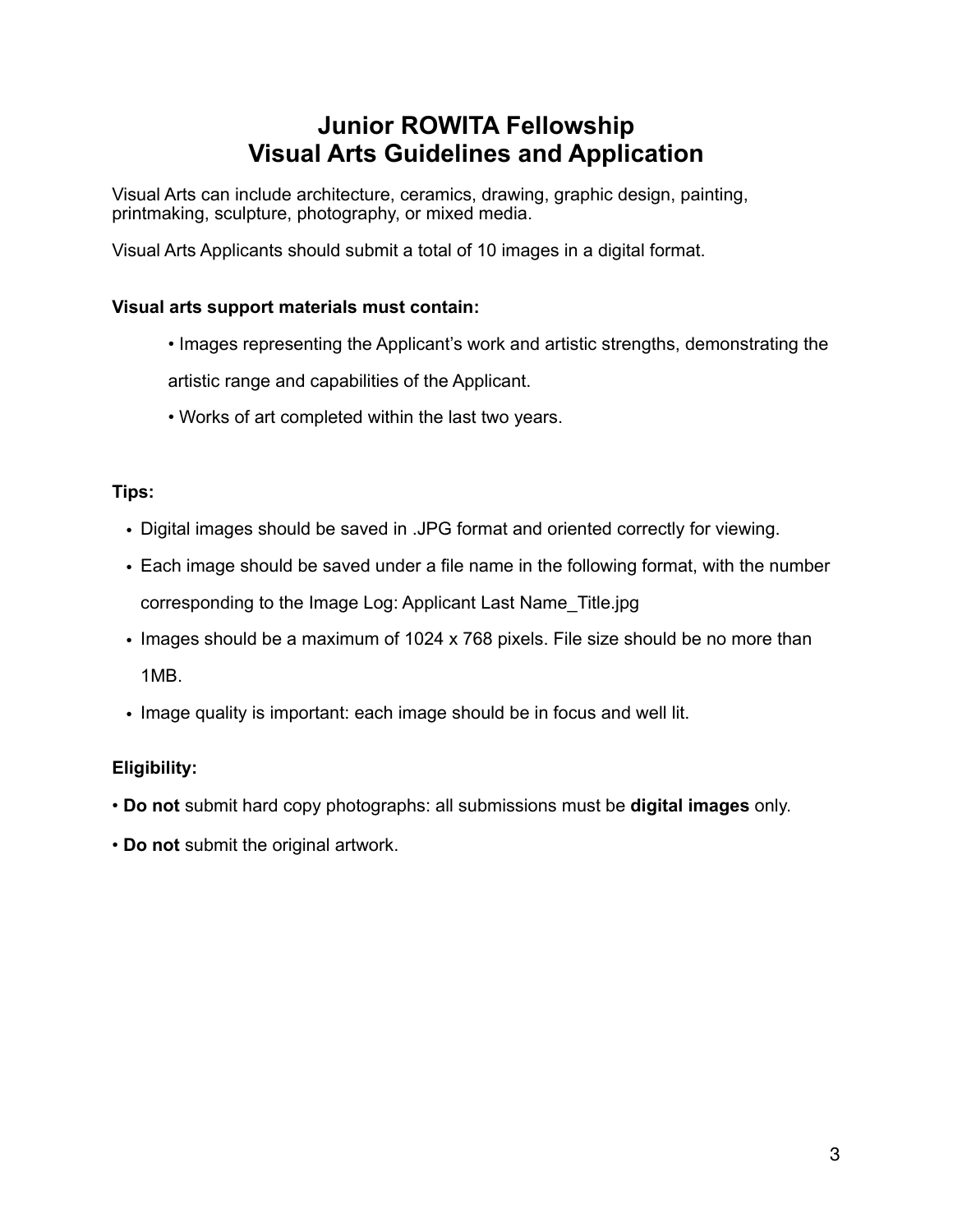# Junior ROWITA Fellowship<br>Visual Arts Application: Image Log

| <b>Medium</b> | <b>Title of Work</b> | <b>Dimensions</b> | <b>Year created</b> |
|---------------|----------------------|-------------------|---------------------|
|               |                      |                   |                     |
|               |                      |                   |                     |
|               |                      |                   |                     |
|               |                      |                   |                     |
|               |                      |                   |                     |
|               |                      |                   |                     |
|               |                      |                   |                     |
|               |                      |                   |                     |
|               |                      |                   |                     |
|               |                      |                   |                     |
|               |                      |                   |                     |

The submitted work has been created by the Applicant signing below:

| <b>Applicant Signature:</b> |  | )ate∶ |
|-----------------------------|--|-------|
|-----------------------------|--|-------|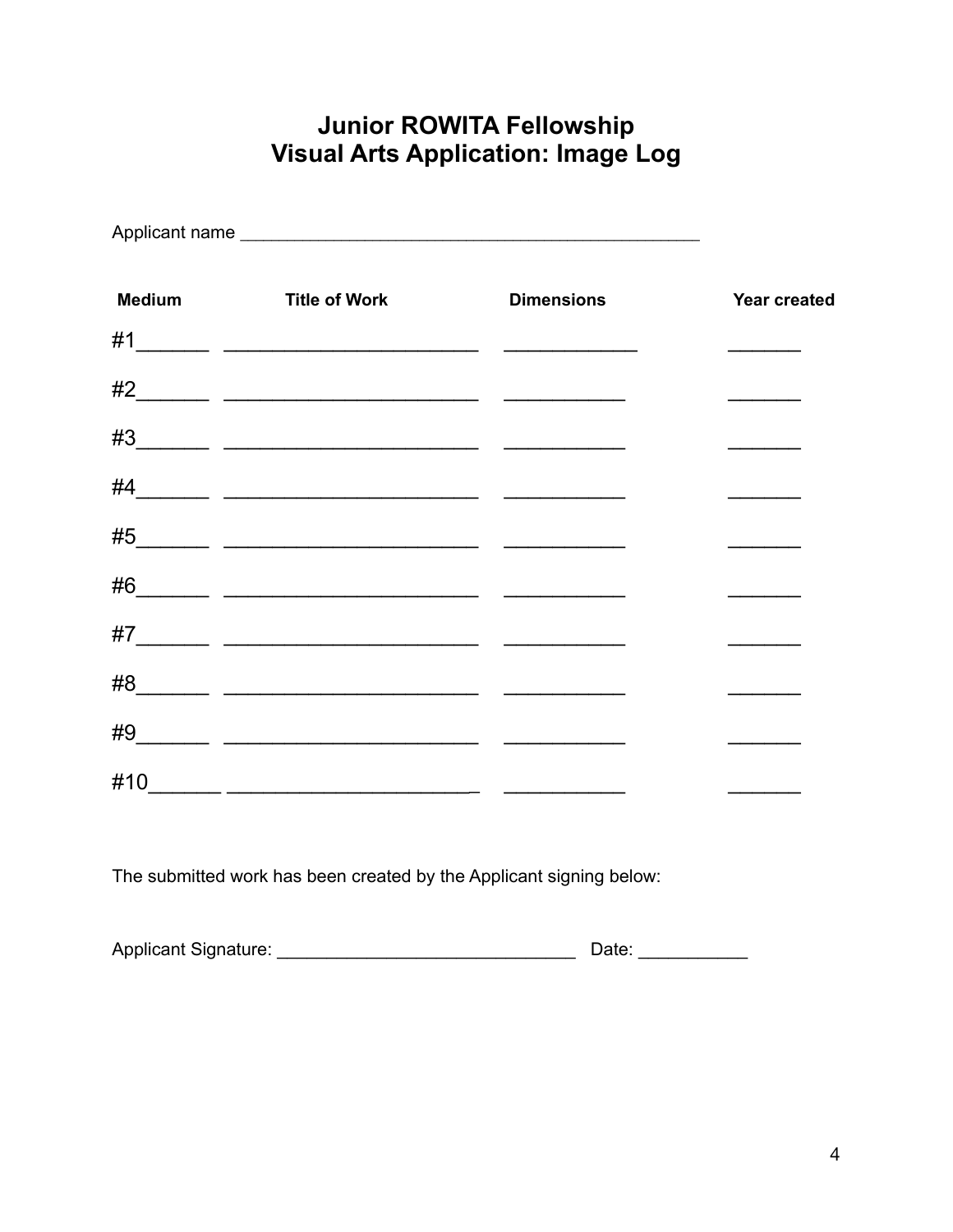# **Junior ROWITA Fellowship Literary Arts Guidelines and Application**

### **Literary Arts Applicants must submit a portfolio of manuscripts.**

The required content for the portfolio varies according to the category as follows:

- **Poetry**  At least three but not more than six poems
- **Short Story**  At least two but not more than three stories
- **Novel** a section of a novel preceded by a description of the complete work

• **Play or Script** – At least one but not more than two scripts for performance in any medium

• If an applicant wants to submit in more than one area, the portfolio must contain a sampling of selections, but no more than six pieces of work.

- Please note if work has been published.
- All work must be typed and should be double spaced in at least 12-point font

| <b>Title of Work</b> | <b>Type of Work</b><br>(Poem, Short Story, Novel Excerpt, Play/Script)                                                |  | <b>Date Created</b> |  |
|----------------------|-----------------------------------------------------------------------------------------------------------------------|--|---------------------|--|
| #1                   |                                                                                                                       |  |                     |  |
| #2                   |                                                                                                                       |  |                     |  |
| #3                   | <u> 1980 - Johann Barbara, martxa alemaniar a</u>                                                                     |  |                     |  |
| #4                   | <u> 1989 - Johann John Stone, mars eta industrial eta industrial eta industrial eta industrial eta industrial eta</u> |  |                     |  |
| #5                   |                                                                                                                       |  |                     |  |
| #6                   |                                                                                                                       |  |                     |  |

The submitted work has been created by the Applicant signing below:

| <b>Applicant Signature:</b> |  | Date |
|-----------------------------|--|------|
|-----------------------------|--|------|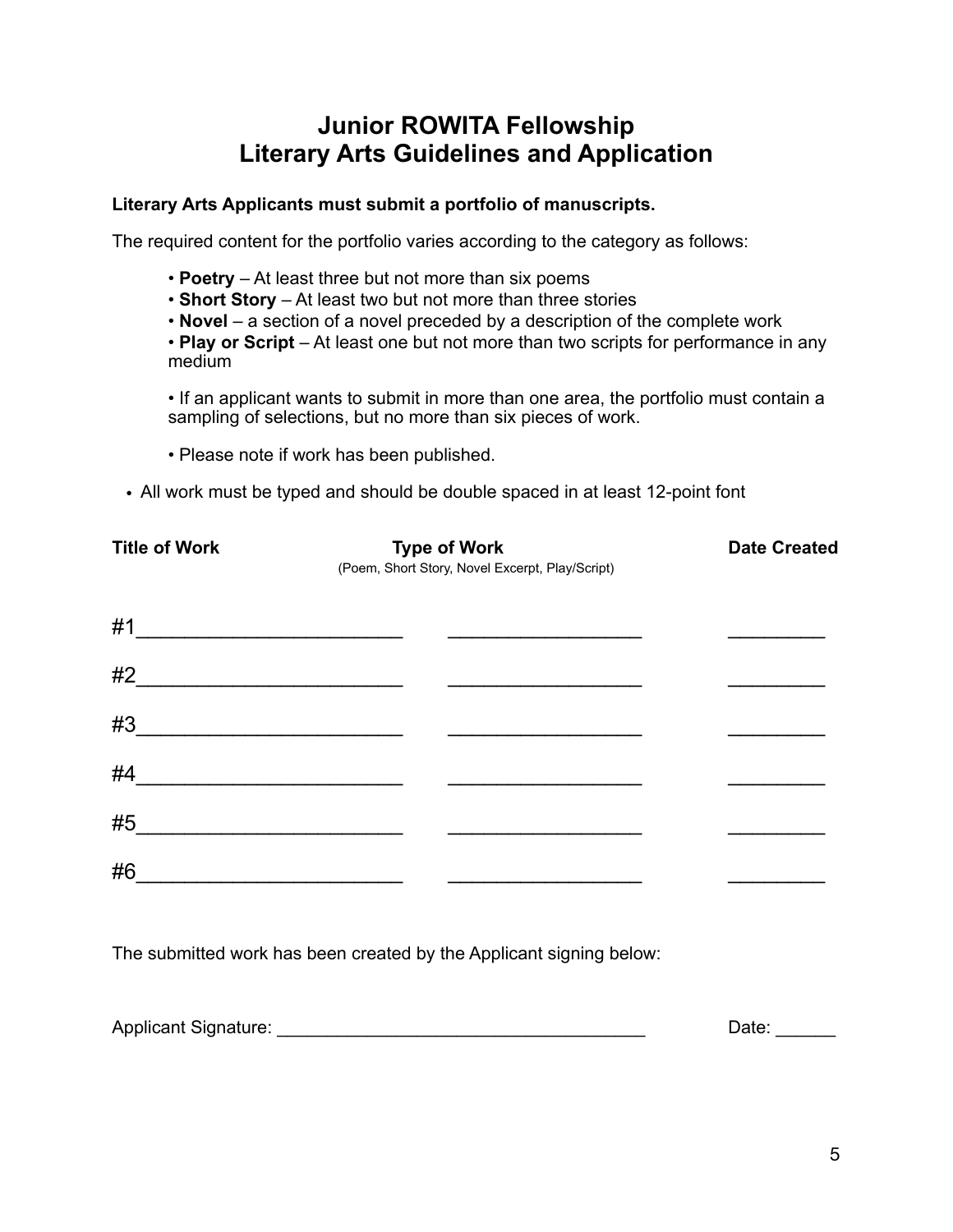# **Junior ROWITA Fellowship Performance Guidelines and Application**

**Performance Applicants must include digital materials demonstrating artistic achievement and stage presence.** 

**Drill team, Cheerleading, Baton twirling or any other activities not commonly considered fine art are not eligible.** 

### **Music/Instrumental digital samples must contain**:

- Two pieces demonstrating Applicant's range of artistic ability (up to 3 minutes total).
- If Applicant plays several instruments, please select only one for application.

### **Musical / Theater digital samples must contain:**

- Two pieces demonstrating Applicant's range of artistic ability (up to 3 minutes total).
- **Vocal Performance/Voice** Applicants should have musical accompaniment.

• **Music Composition** Applicants should submit score for two compositions and provide a recording of a performance of the compositions.

• **Musical Theater** Applicant materials may include singing and / or dancing and acting / monologues.

• **Theater** Applicants should provide two monologues.

## **Dance digital materials must contain:**

- **Solo** performances only.
- No longer than 3 minutes total.

#### **TIPS:**

- The Applicant must be easily identified in the digital materials.
- Performances should be recorded with a stationary tripod and camera.
- Digital materials must include good sound and lighting while keeping the performer in view at all times.
- Avoid mirror shots and distracting backgrounds.